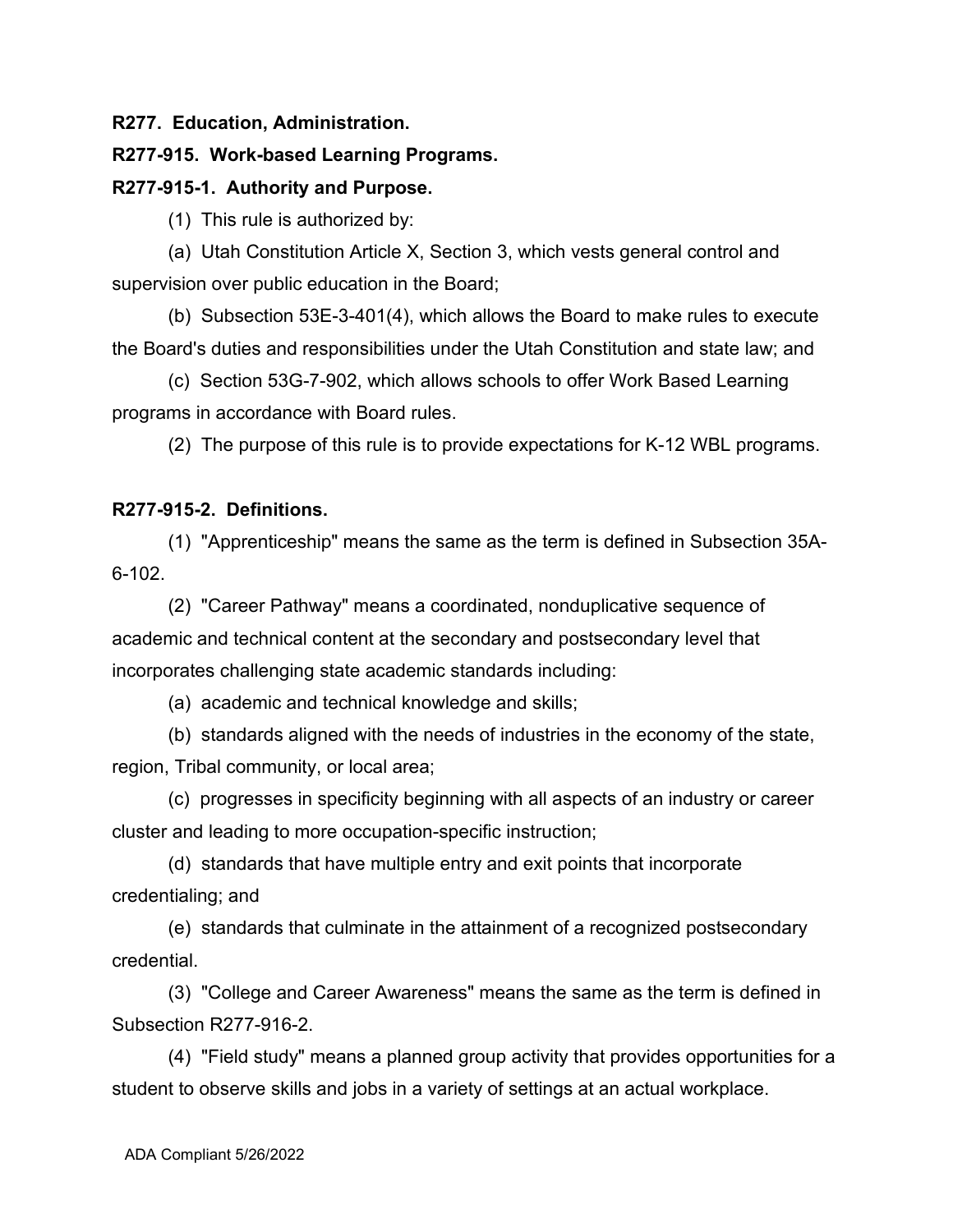(5) "High quality experience" means an internship that:

(a) links to a related course;

(b) is paid or unpaid;

(c) implements learning intentions developed by an LEA and employer to guide student learning;

(d) adheres to state, Board, and local safety and supervision requirements;

(e) includes practical application of concurrently or previously studied theory or related curriculum;

(f) connects to career goals, career pathway, and the plan for College and Career Readiness (CCR);

(g) includes opportunities for a student to explore career options in a particular field of work; and

(h) results in the completion of a digital career portfolio which outlines the student's experience and prepares them for the next steps in their career development.

(6) "Internship" means a high quality experience where students are mentored by an employer for approximately 40 hours on site during one course to learn about a particular industry or occupation.

(7) "Job shadow" means a structured career activity in which students follow an industry professional for a short time period to learn about a particular occupation or industry.

(8) "LEA" includes, for purposes of this rule, the Utah Schools for the Deaf and the Blind.

(9)(a) "Participant" means a student enrolled in a school-sponsored work experience and career exploration program under Section 53G-7-902 involving both classroom instruction and work experience with a cooperating employer, for which the student may or may not receive compensation.

(b) Participant may include:

(i) a student completing an apprenticeship;

(ii) one internship experience in either grade 11 or grade 12, or both;

(c) Participant does not include a student on work release.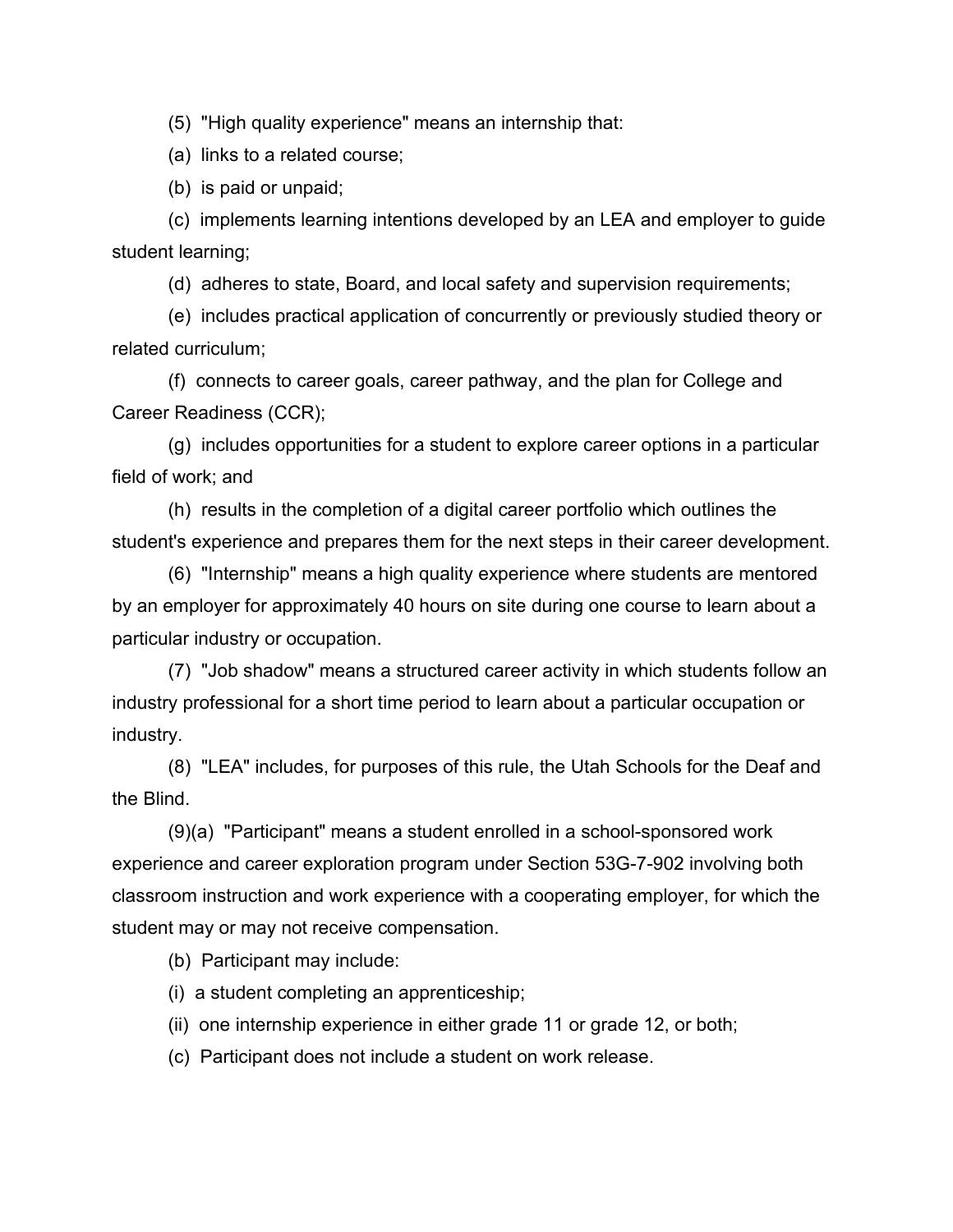(10) "School-based enterprise" means a business set up and run by supervised students learning to apply practical skills in the production of goods or services for sale or use by others.

(11) "Work site" or "workplace" means the actual location where employment occurs for a particular occupation, or an environment that simulates all aspects or elements of that employment, including school-based enterprises.

(12) "Work-based learning" or "WBL" means a continuum of awareness, exploration, preparation, and training activities that combines structured learning and authentic work experiences implemented through industry and education partnerships including:

- (a) a job shadow;
- (b) a field study; or
- (c) attending a lecture from a professional guest speaker.

# **R277-915-3. Mandatory LEA Policy.**

An LEA that has WBL programs that include assigning students as participants at off-campus sites, in on-campus simulations, or in virtual or remote WBL experiences, shall establish a policy which includes the following:

(1) training for student participants, student participant supervisors, and cooperating employers regarding health hazards and safety procedures in the workplace;

(2) standards and procedures for approval of off-campus work sites, job shadows, field studies, and other WBL experiences;

(3) transportation options for students to and from the work site, job shadows, field studies, and other WBL experiences;

(4) appropriate supervision by employers at the internship or apprenticeship work site;

(5) adequate insurance coverage provided and identified either by the student, the program, or the LEA;

(6) appropriate supervision and assessment of the student by the LEA;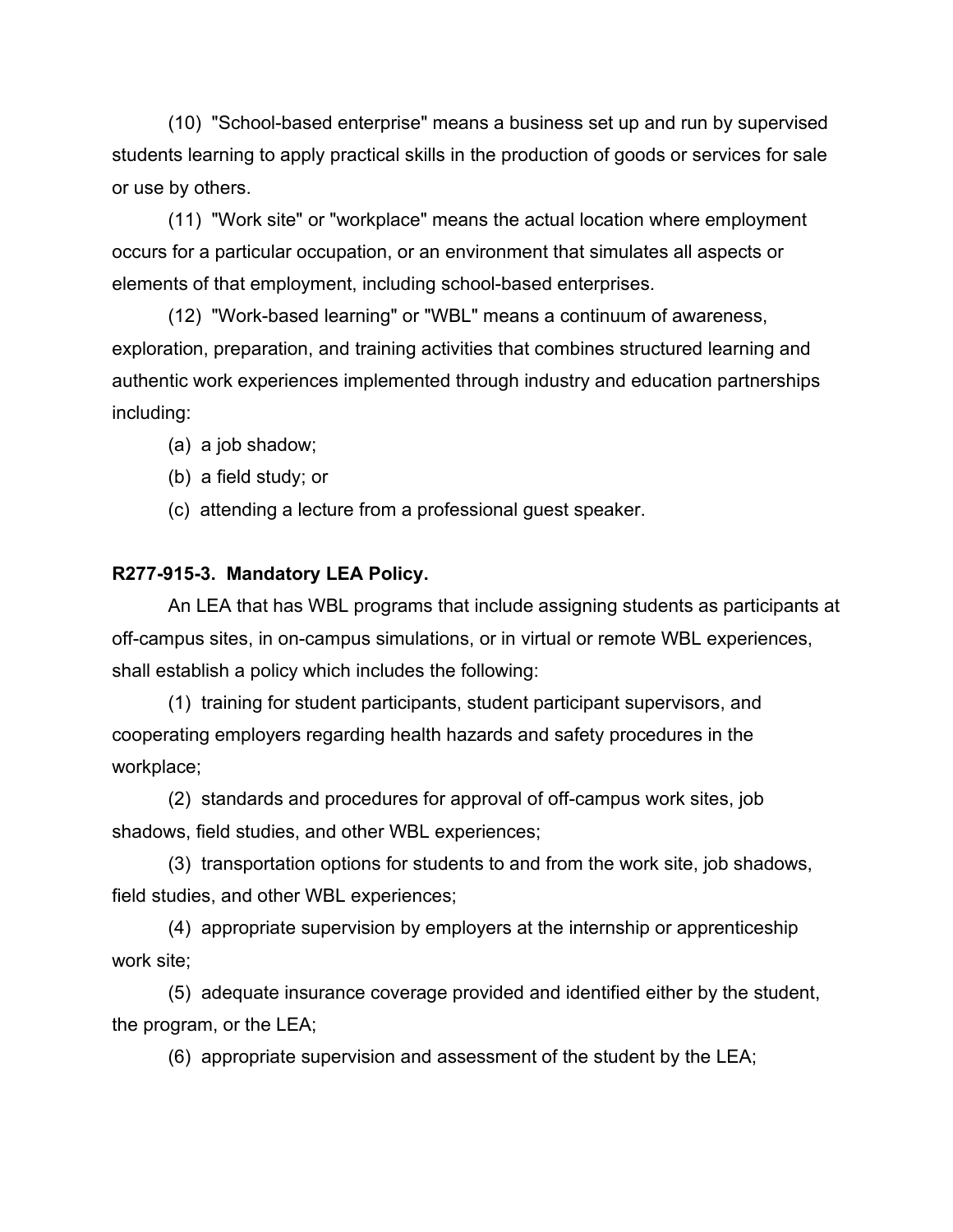(7) appropriate involvement and approval by the student's parents in the WBL program;

(8) provision for risk or liability inherent in the WBL program developed in consultation with State Risk Management or the LEA's insurance provider; and

(9) a requirement that any internship or apprenticeship credit awarded maintains the integrity and rigor expected for high school graduation and career pathway alignment, as determined by the Board.

### **R277-915-4. Disbursement of Funds.**

(1) An LEA shall meet all requirements of this rule to be eligible for WBL funding.

(2) The proportion of total WBL funding allocated for a participating LEA shall be determined by the formula described in Subsection (3).

(3) WBL funds are restricted and shall be allocated to an LEA for an approved program as follows:

(a) a base amount per LEA as established by the Superintendent; and

(b) an additional allocation that is proportional to the LEA's prior school year's

October 1 headcount in comparison to all other LEAs with an approved program;

(4) An LEA shall annually complete a funding application with assurances that the LEA meets the WBL standards as described in Subsection R277-915-5.

(5) An LEA shall utilize the restricted indirect cost rate for WBL program expenditures.

(6) A participating LEA shall provide an equal match in funds to state appropriated WBL funds.

#### **R277-915-5. Standards.**

(1) To be eligible for WBL funds, an LEA shall:

(a) have the program approved by the LEA board;

(b) document that a WBL committee representing all schools within the LEA:

(i) has been created and includes a variety of stakeholders from the different areas described in subsection R277-915-5(1)(c);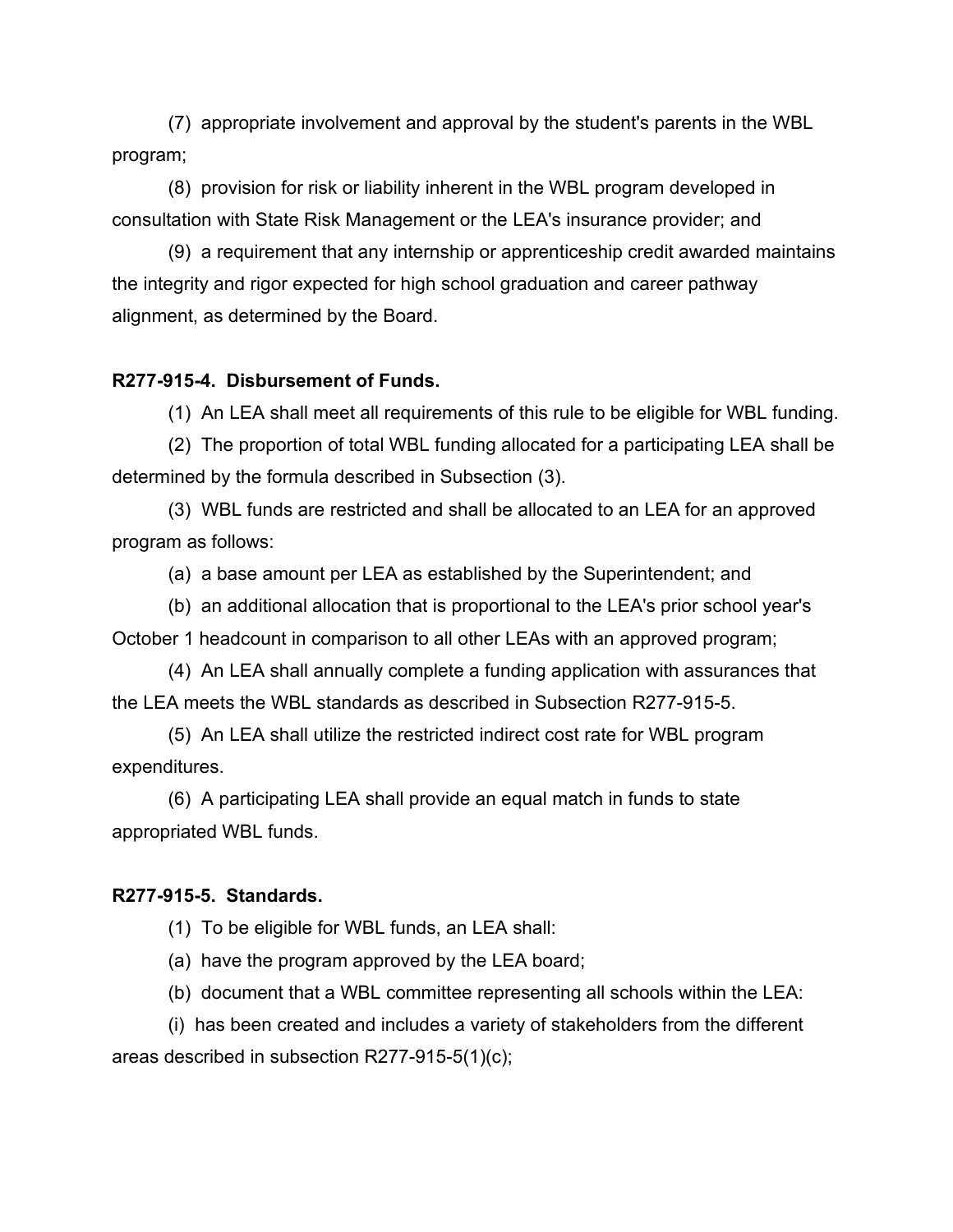(ii) is actively functioning evidenced by planning and implementing WBL activities described in subsection R277-915-5(1)(d); and

(iii) regularly addresses WBL issues;

- (c) conduct WBL activities utilizing information from:
- (i) business and industry;
- (ii) administrators;
- (iii) teachers;
- (iv) counselors;
- (v) parents; and
- (vi) students;

(d) develop work-based preparation, participation, and assessment activities for students and teachers involved in all WBL LEA activities;

(e) maintain evidence that WBL components have been integrated and coordinated with:

- (i) elementary career awareness;
- (ii) secondary career exploration;
- (iii) integrated core activities;
- (iv) College and Career Awareness; and
- (v) school counseling;

(f) maintain evidence of WBL activities and assurances in each LEA developed in coordination with a student's:

 $(i)$  IEP;

(ii) Plan for College and Career Readiness; and

- (iii) 504 requirements;
- (g) require the inclusion of all student groups within the LEA in career

development and preparation;

(h) demonstrate WBL coordination with employers and with other school and community development activities;

(i) participate in ongoing state-sponsored WBL coordinated professional development;

(j) participate in the CTE Program Approval evaluation; and